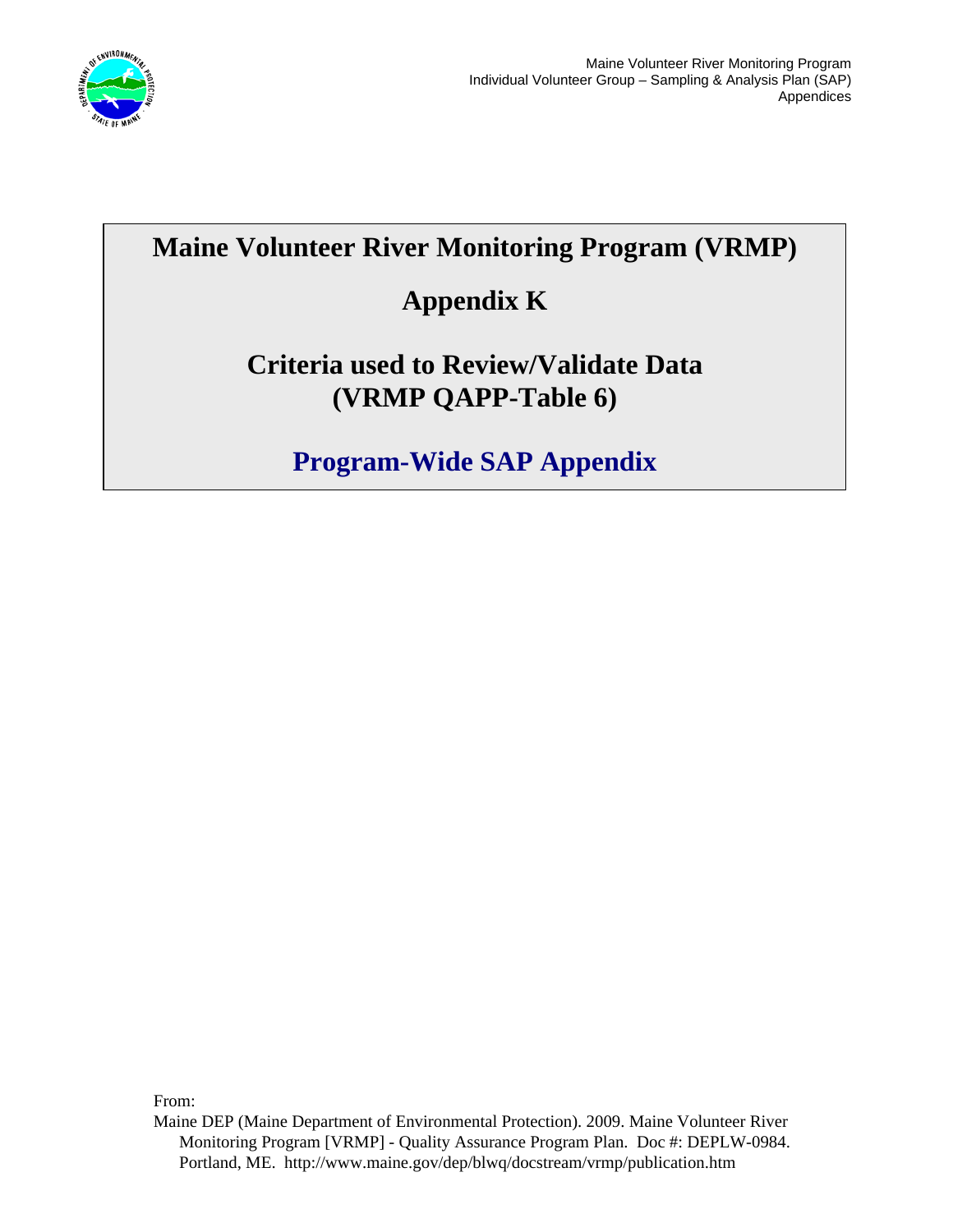

**Table 6. Criteria used to review/validate data.** Data that exceed these minimum or maximum criteria will be highlighted by the EGAD database and evaluated by VRMP staff for inclusion in the EGAD database based upon best professional judgment and, sometimes, follow-up monitoring. Field and lab duplicates will be used by VRMP staff to help with decision-making. Notes will be added within the database record to detail important facts about any unusual data. The computer validation acts as a secondary check on the data in the unlikely case that VRMP staff miss an error outside of the data validation range.

|                                                 | <b>Visual Check By</b><br><b>VRMP Staff</b> |                                            | <b>Computer Validation</b><br>Program |                                            | <b>Missing</b>    |                                                                                                                                                              |
|-------------------------------------------------|---------------------------------------------|--------------------------------------------|---------------------------------------|--------------------------------------------|-------------------|--------------------------------------------------------------------------------------------------------------------------------------------------------------|
| <b>Parameter</b>                                | Min.<br><b>Value</b>                        | Max.<br>Value                              | Min.<br>Value                         | Max.<br>Value                              | data<br>indicator | <b>Notes</b>                                                                                                                                                 |
| <b>Dissolved</b><br>Oxygen<br>(conc.)           | $2.0$ ppm                                   | 18.0 ppm                                   | $1.0$ ppm                             | 20.0 ppm                                   | 99.9              |                                                                                                                                                              |
| <b>Dissolved</b><br>Oxygen (%<br>sat.)          | 10 %                                        | 125 %                                      | 10 %                                  | 130 %                                      | 999.9             |                                                                                                                                                              |
| Water<br>Temperature                            | $-0.5$ °C                                   | 30 °C                                      | $-0.5$ °C                             | 35 °C                                      | 99.9              |                                                                                                                                                              |
| <b>Bacteria</b>                                 | 0 / 100 ml                                  | 15,000 /<br>100 ml                         | 0 / 100 ml                            | 20,000 /<br>100 ml                         | 9999              | Some bacteria procedures, such as the<br>IDEXX method have an upper maximum of<br>TNTC (too numerous to count). These will<br>neither be flagged or deleted. |
| pH                                              | $4.0*$                                      | 9.0                                        | $3.0*$                                | 11.0                                       | 99.9              | * can be exceeded during snowmelt<br>events and outliers will be treated with BPJ<br>given methodology used to obtain reading                                |
| Specific<br>Conductance                         | 10<br>$\mu$ S/cm                            | 1000<br>µS/cm **                           | $5\phantom{.0}$<br>$\mu$ S/cm         | 1200<br>$\mu$ S/cm                         | 9999              | ** most Maine streams are $<$ 100; > 100<br>indicates possible salt water influence,<br>intrusion, or urban watershed runoff                                 |
| Turbidity                                       | 2 NTU                                       | <b>1000 NTU</b>                            | 1 NTU                                 | <b>1000 NTU</b>                            | 9999              |                                                                                                                                                              |
| Total<br><b>Dissolved</b><br>Solids (TDS)       | 10 mg/L                                     | 1000 mg/L                                  | $5$ mg/L                              | 1000 mg/L                                  | 9999              |                                                                                                                                                              |
| Suspended<br>Sediment<br>Concentration<br>(SSC) | $2$ mg/L                                    | 200 mg/L                                   | 2 mg/L                                | 300 mg/L                                   | 999               |                                                                                                                                                              |
| Total<br>Suspended<br>Solids (TSS)              | 2 mg/L                                      | 200 mg/L                                   | 2 mg/L                                | 300 mg/L                                   | 999               |                                                                                                                                                              |
| Total<br>Phosphorus                             | 5 ppb                                       | 75 ppb                                     | 1 ppb                                 | $100$ ppb                                  | 999               |                                                                                                                                                              |
| Ortho-<br>Phosphorus                            | 3 ppb                                       | 10 ppb                                     | 1 ppb                                 | 20 ppb                                     | 99                |                                                                                                                                                              |
| Alkalinity                                      | 3 mg/L<br>CaCO <sub>3</sub>                 | $\overline{200}$ mg/L<br>CaCO <sub>3</sub> | $1$ mg/L<br>CaCO <sub>3</sub>         | $\overline{200}$ mg/L<br>CaCO <sub>3</sub> | 999               |                                                                                                                                                              |
| Hardness                                        | 3 mg/L<br>CaCO <sub>3</sub>                 | 200 mg/L<br>CaCO <sub>3</sub>              | 1 mg/L<br>CaCO <sub>3</sub>           | 200 mg/L<br>CaCO <sub>3</sub>              | 999               |                                                                                                                                                              |